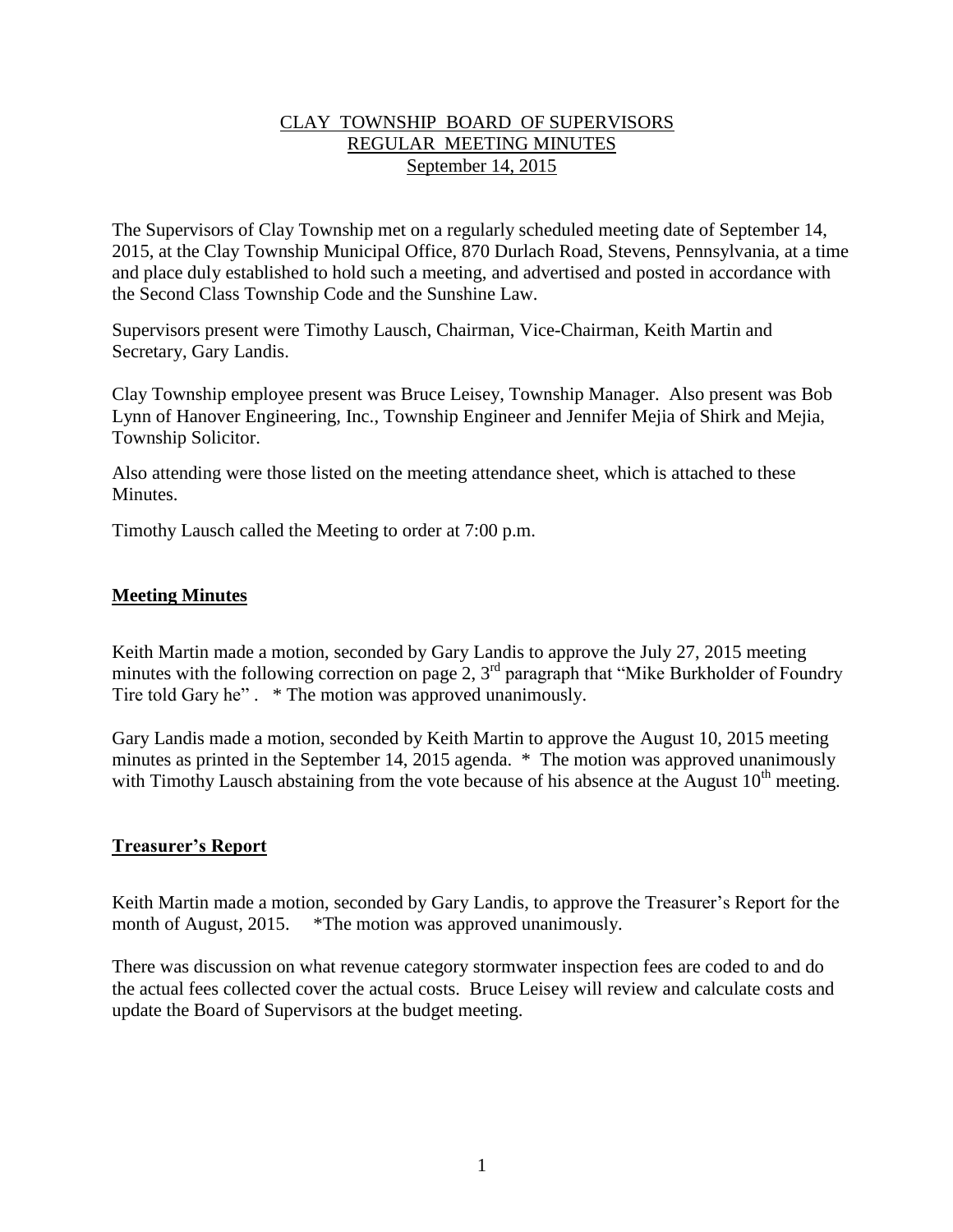# **Visitors**

1. Ephrata Public Library

Tabled until next meeting.

# **Engineer's Report**

1. Bethany Gardens I & II – Escrow Release

Bob Lynn reviewed the requested escrow release with the Board of Supervisors.

There was discussion on concerns with various locations throughout the development where it appears that the sidewalk is beginning to spall.

A representative from Hanover Engineering will meet with the Developer to identify the sidewalk locations that need to be repaired.

Gary Landis made a motion, seconded by Keith Martin to release escrow in the amount of \$114,057.53, leaving a balance of \$37,018.43. \* The motion was unanimously approved.

2. Bethany Gardens – Street Dedication

This item was tabled until the October meeting.

The Developer is agreeable to reimburse the Township for Liquid Fuel Funds in the amount of \$1,408.91.

# 3. Clair Beyer – Land Development Plan

Ted Cromleigh, Diehm & Sons, and Clair Beyer, Developer, reviewed the plan with the Board of Supervisors. The property is situated on the North side of Lincoln Road and bisected by Middle Creek Road. The 80 acre dairy farm is primarily cultivated fields with the farmstead and barns at the Northeast corner of Middle Creek Road and Lincoln Road. Middle creek runs on the western edge of the farm. The project consists of the construction of a free stall barn, equipment shed, and associated driveways. The project addresses storm water management for the improvements by draining the proposed building roof areas to a cistern.

There was discussion on the riparian corridor easement agreement. The Township Staff will draft an agreement for the Board of Supervisors to review at their September 22, 2015 meeting.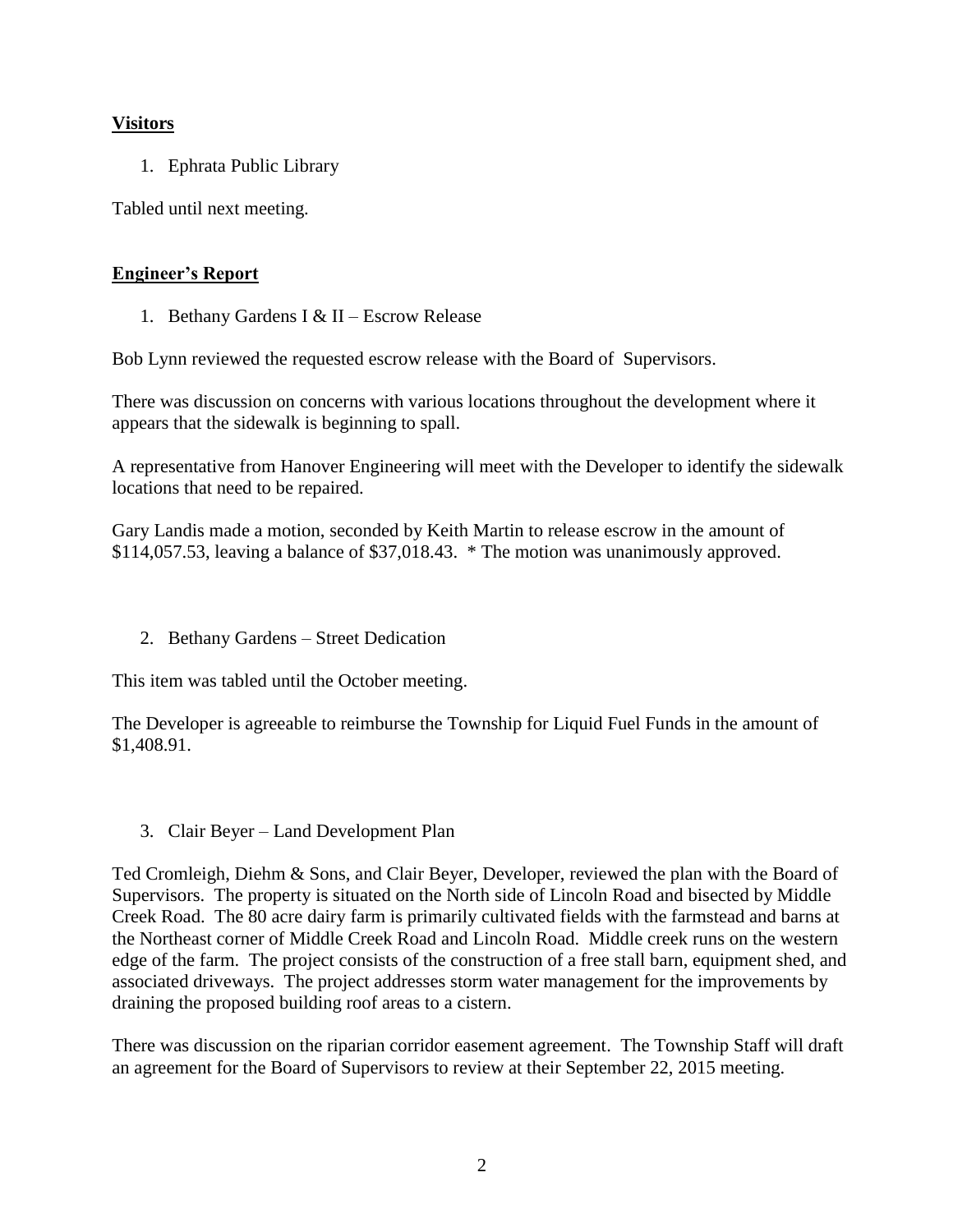Keith Martin made a motion, seconded by Gary Landis to approve the following waivers and modifications. \* The motion was unanimously approved.

# Section 303 – Preliminary Plan Application

The applicant is requesting a waiver of the requirement to provide a preliminary plan application for the proposed land development project. The applicant is requesting to provide a final land development plan only. The justification provided is that the overall nature of the proposed improvements is simple and that one (1) review by the Township will provide sufficient to ensure compliance with the Township requirements.

# Section 402.A.1 – Plan Scale

The applicant is requesting a modification of the requirement that all plan sheets be drafted at a scale of 10, 20, 30, 40 and 50 feet to the inch. The applicant has stated that the development site is approximately 80 acres in size, and has been plotted at a scale of  $1" = 150'$  so as to fit entirely on one (1) sheet. The applicant has stated that the sheet at the higher scale is legible in every detail and that the remaining land development sheets have been drafted to the standard scale of the Ordinance.

# Section 403.E.4.f – Properly Executed Land Development Agreement

The applicant is requesting a waiver of the requirement to complete a properly executed land development agreement in the form and content required by the Township. The applicant states that due to the "minor nature" of the project they are proposing to use the "Memorandum of Understanding" document. The applicant notes that the document will be properly executed and approved by the Township.

# Section 602.K.3 – Improvement of Existing Streets

The applicant is requesting a modification of the requirement of land development projects abutting an existing Township street to be improved, to the required 38-foot width as outlined in the Subdivision and Land Development Ordinance. The applicant notes that the project is located within the Agricultural Zoning District and that the plan proposes agricultural use buildings with no new access points onto Township or State roadways. The applicant states that the additional traffic generated by the proposed buildings will be very minimal.

### Stormwater Management

# Section 11-301.J.5 & Section 11-504.A – Geological Evaluation

The applicant is requesting a waiver of the requirement to provide a geological evaluation, prepared by a registered professional geologist, whenever a stormwater management facility will be located in an area underlain by carbonate geology. The applicant states that the proposed site is underlain by carbonate geology, but a cistern is being utilized to mitigate stormwater flows. The applicant notes that the cistern will be concrete, thereby eliminating any infiltration through the cistern.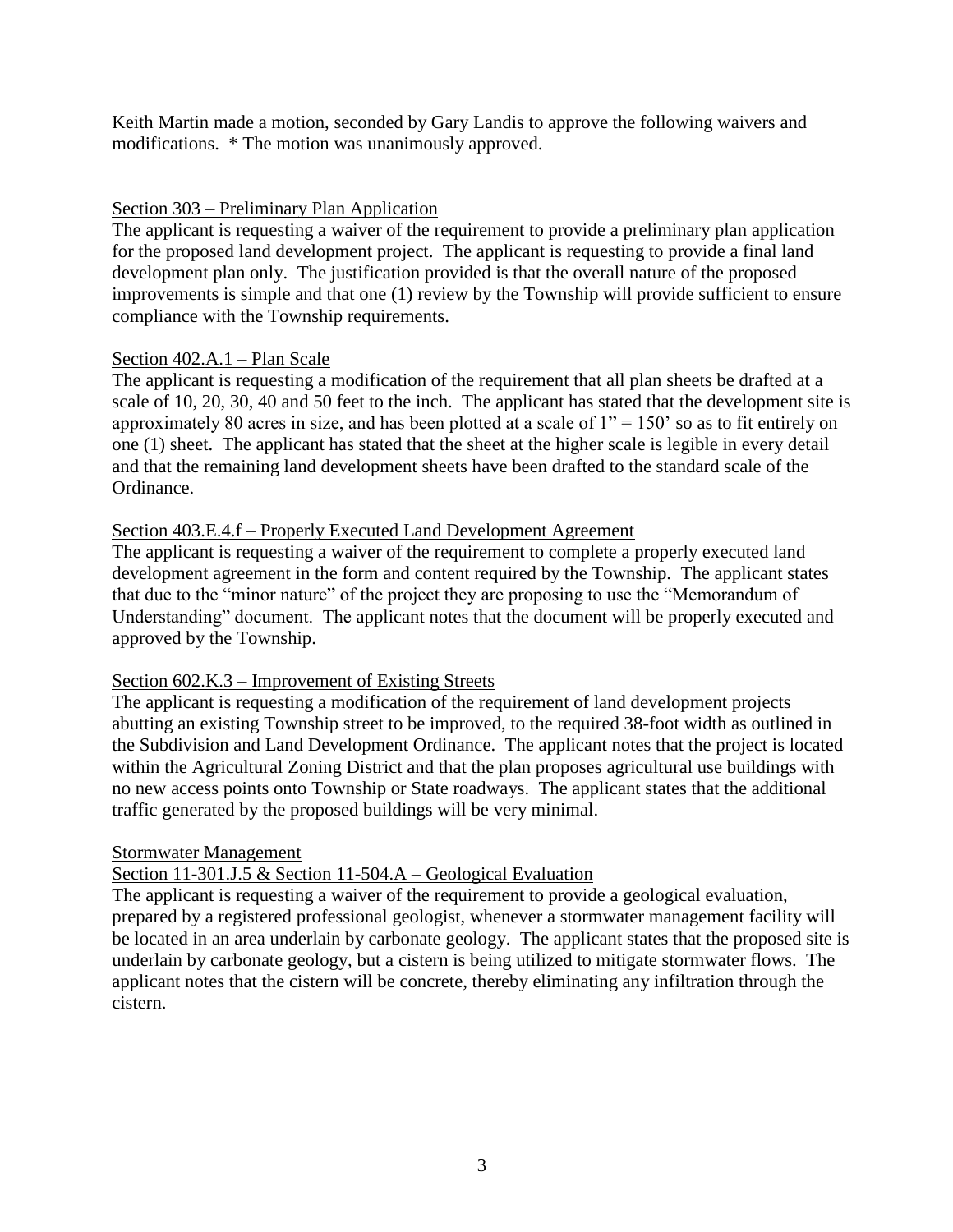#### Stormwater Management

### Section 11-306.B – Riparian Corridor

The applicant is requesting a modification of the required width of the Riparian Corridor 4, to be a distance of 35 feet from the top of bank, instead of the limits of the 100-year floodplain. The applicant notes the Ordinance requires the establishment of a riparian buffer corridor easement on all properties containing waterways. The Middle Creek parallels the western land of the Beyer property. The western Beyer property line is in the center of the Middle Creek. The corridor of the creek is lined with grass and vegetative trees and shrubs. There are no animals pastured on the farm and the lands within the proposed 35-foot corridor easement are not farmed.

### Stormwater Management

### Section 11-307.E.1.a – Cistern to dewater within 72 hours

The applicant is requesting a modification of the requirement that the cistern is to be dewatered within 72 hours (3 days). The proposed cistern has been proposed to supply water to the dairy operation on the farm. The applicant states that the cistern dewatering time has been calculated to range from 1.75 days in the summer to 3.01 days in the winter. The justification provided is that the proposed dewatering times demonstrate the ability to dewater the cistern in a reasonable time frame in order to provide storage for the next storm event. The applicant notes that the dairy operation will use the cistern as a supplemental water source/stormwater BMP while water exists in the cistern and that wells exist on the property to supply water usage demand when the cistern has been dewatered. The applicant notes water reuse is a method of stormwater management listed in the PADEP BMP Manual, and that the NPDES Permit has been obtained for this project utilizing the cistern.

### Stormwater Management

### Section 11-503.A.4 – Plan Scale

The applicant is requesting a modification of the requirement to provide a minimum scale of  $1"$  = 50'. The deed comprising the Beyer Farm totals approximately 80 acres in size and has been plotted to a scale of  $1" = 150'$ , to fit on a single sheet (Sheet 2 of 8). The plan sheet, at this highest scale, is legible in every detail. The remaining sheets in the plan have been drafted to the standards of the Ordinance.

Keith Martin made a motion, seconded by Gary Landis to approve the Clair Beyer Land Development Plan contingent on compliance with the Hanover Engineering letter date 9/9/15. \* The motion was unanimously approved.

### 4. Jay Zimmerman – Approve and Execute Permit Agreement

Joan Kimsey, TeamAg, reviewed the permit agreement with the Board of Supervisors.

Gary Landis made a motion, seconded by Keith Martin to approve and execute the Stormwater Management agreement, Permit agreement and MOU for the Jay Zimmerman plan. \* The motion was unanimously approved.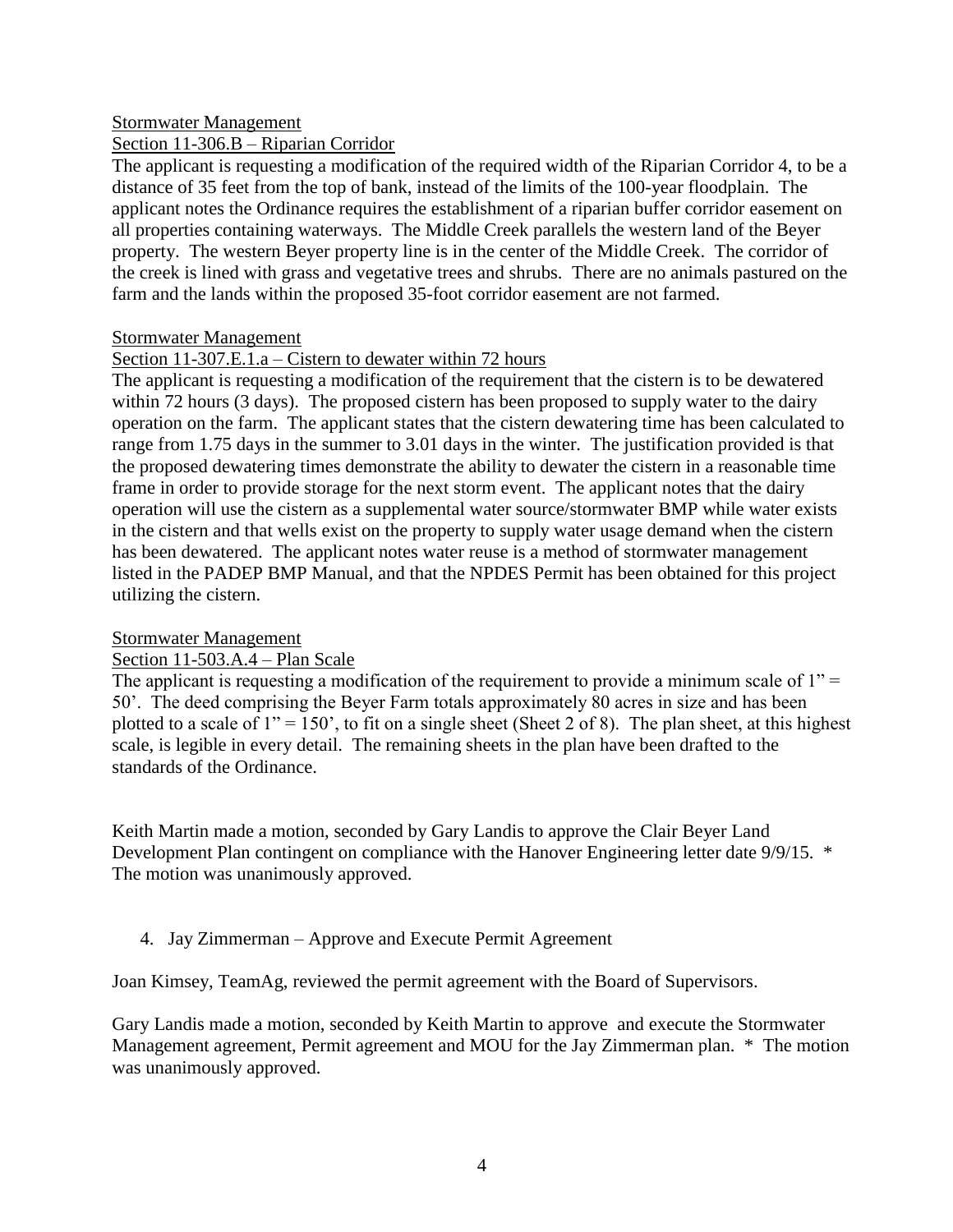5. Clay School Road Apartments Discussion

Ted Cromleigh and Jonathan Hostetter, Representatives of Diehm and Sons, discussed the plan which includes 14 apartment units and associated stormwater and parking amenities.

Discussion was focused on Section 602.N.1 – Clear Sight Triangle shall be measured 100 feet along the centerline in all directions from the intersection of the centerlines.

The Board of Supervisors informed the Developer that the revised plan should be re-submitted to the Planning Commission for their review.

### **Old Business**

1. Request to Replace Pedestrian Markings in Charity Gardens Development

This item was tabled. The Township Staff has not reviewed all the quotes.

### **New Business**

1. Appoint Voting Delegate for SMT Annual Meeting

Keith Martin made a motion, seconded by Gary Landis to appoint Bruce Leisey as voting delegate for the Susquehanna Mutual Trust Annual meeting. \* The motion was unanimously approved.

2. Adopt No Parking and Restricted Parking Ordinance

Jennifer Mejia stated that the Ordinance was properly advertised and there were no comments from the audience.

Gary Landis made a motion, seconded by Keith Martin to adopt Ordinance #091415 to prohibit parking on portions on North Clay Road and to prohibit the parking of vehicles with a GVWR in excess of 19,000 LBS from parking on Longview Drive, Ridgeview Drive and Hillcrest Drive and adding provisions for special purpose parking zones to allow for handicapped parking spaces, and designating a handicapped parking space on Mount Olive Lane. \* The motion was unanimously approved.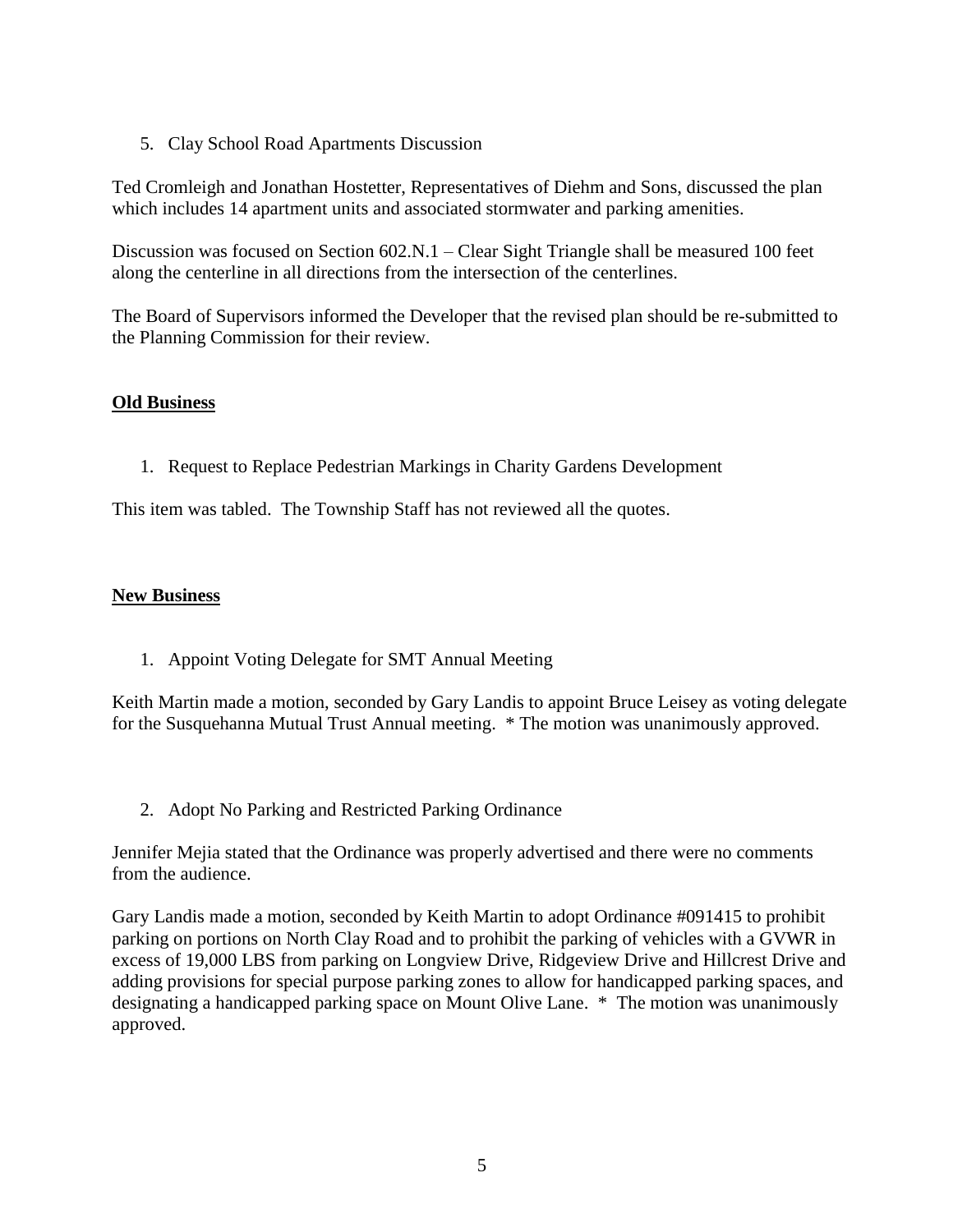3. Execute MOU with Lancaster County Conservation District

Keith Martin made a motion, seconded by Gary Landis to adopt Resolution #091415 to approve and execute the MOU with Lancaster County Conservation District. \* The motion was unanimously approved.

### 4. LCATS Convention – Monday, November 2, 2015

Gary Landis made a motion, seconded by Keith Martin to approve attendance to the convention for Gary Landis and Bruce Leisey at a fee of \$20 per person. \* The motion was unanimously approved.

### 5. LCATS 2015 Dues

Gary Landis made a motion, seconded by Keith Martin to approve payment of the LCATS dues in the amount of \$30. \* The motion was unanimously approved.

#### **Executive Session**

Gary Landis made a motion, seconded by Keith Martin to enter into Executive Session at 9:25 PM to discuss Potential Litigation and Personnel Issues. \* The motion was unanimously approved.

Gary Landis made a motion, seconded by Keith Martin to exit Executive Session at 11:00 PM. \* The motion was unanimously approved.

There was discussion on personnel issues. No decisions were made at this time.

Keith Martin made a motion, seconded by Gary Landis to authorize the Township Manager to advertise for part-time snow plow driver if necessary before next meeting. \* The motion was unanimously approved.

Keith Martin made a motion, seconded by Gary Landis to authorize the Township Manager to advertise Road Inspection meeting on Thursday, September 24, 2015 at 7:00 AM. \* The motion was unanimously approved.

### **Bills to be Paid**

#### General Fund

Gary Landis made a motion, seconded by Tim Lausch, to approve the General Fund bills totaling \$117,049.24 for the month of August.  $*$  The motion was approved unanimously.